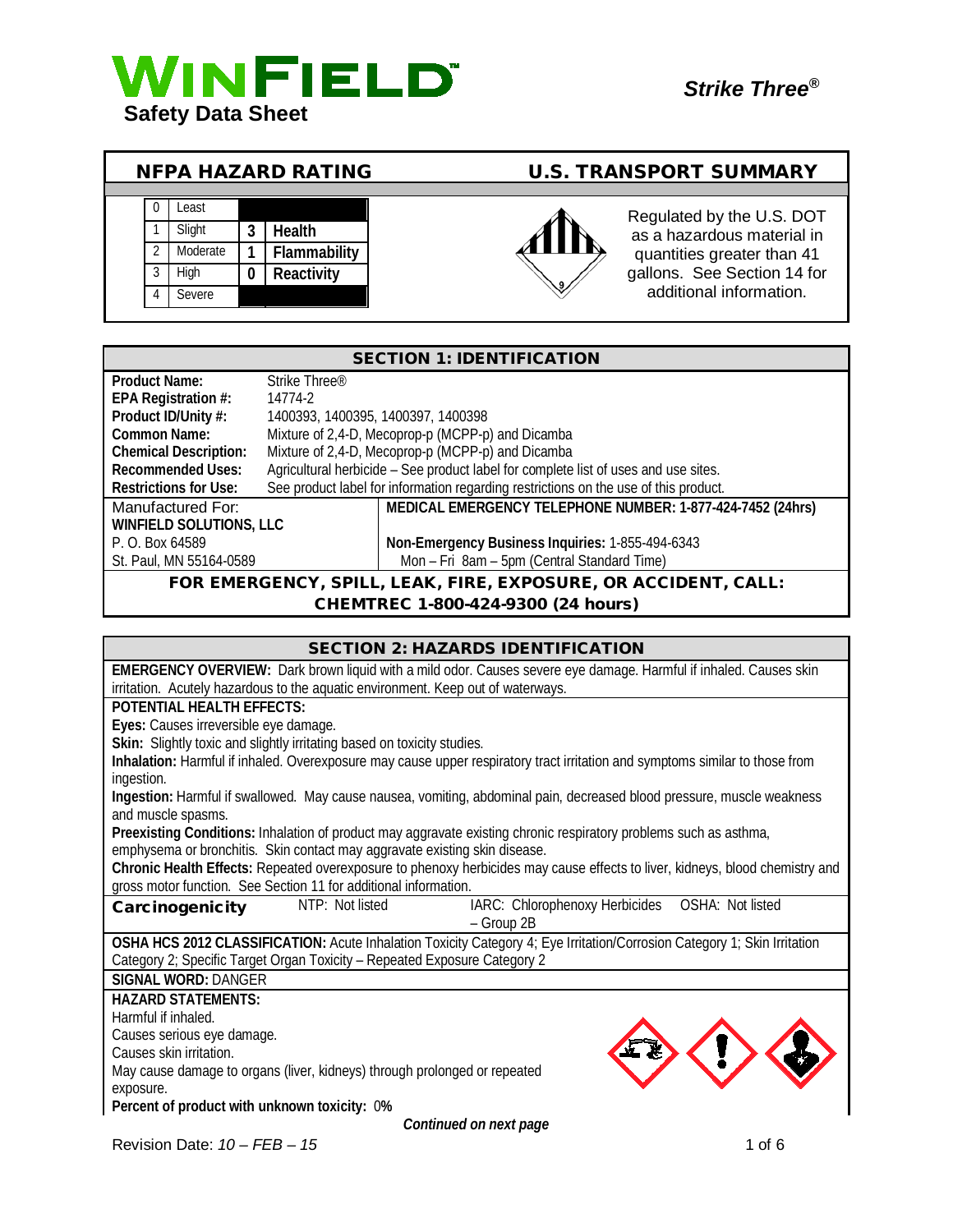#### **PRECAUTIONARY STATEMENTS:**

**Prevention:** Wash hands thoroughly after handling. Wear protective gloves and eye and face protection. Do not breathe mist, vapors, or spray. Use only outdoors or in a well-ventilated area. **Response: If inhaled:** Remove person to fresh air and keep comfortable for breathing. Call a poison control center (1-877- 424-7452) or doctor for treatment advice if you feel unwell. **If in eyes:** Rinse cautiously with water for 15 minutes. Remove contact lenses, if present and easy to do. Continue rinsing. Immediately call a poison control center (1-877-424-7452) or doctor for treatment advice. **If on skin:** Wash with plenty of water. If skin irritation occurs: Get medical attention. Take off contaminated clothing and wash before reuse. Get medical attention if you feel unwell. Storage: See section 7 for storage information. **Disposal:** Dispose of contents/container in accordance with Federal, state and local regulations.

| <b>SECTION 3: COMPOSITION/INFORMATION ON INGREDIENTS</b>                                                                      |          |            |  |
|-------------------------------------------------------------------------------------------------------------------------------|----------|------------|--|
| Ingredient                                                                                                                    | $%$ (wt) | CAS Reg. # |  |
| Dimethylamine salt of 2,4-Dichlorophenoxyacetic acid                                                                          | 30.56%   | 2008-39-1  |  |
| Dimethylamine salt of $(+)$ -R-2-(2-Methyl-4-Chlorophenoxy) propionic acid                                                    | 8.17%    | 66423-09-4 |  |
| Dimethylamine salt of Dicamba (3,6-Dichloro-o-anisic acid)                                                                    | 2.77%    | 2300-66-5  |  |
|                                                                                                                               |          |            |  |
| *Ingredients not specifically listed are non-hazardous and/or are considered to be confidential business information under 29 |          |            |  |
| CFR 1910.1200(i).                                                                                                             |          |            |  |
| Soo Soction 0 for ovnocuro limite                                                                                             |          |            |  |

See Section 8 for exposure limits.

### SECTION 4: FIRST AID MEASURES

| Inhalation:                                                                                     | Remove person from contaminated area to fresh air and assist breathing as needed. Seek medical attention                                                                                                             |
|-------------------------------------------------------------------------------------------------|----------------------------------------------------------------------------------------------------------------------------------------------------------------------------------------------------------------------|
|                                                                                                 | if irritation occurs. If person is not breathing, call 911 or an ambulance.                                                                                                                                          |
| Ingestion:                                                                                      | Seek medical attention or call a poison control center immediately for treatment advice. Do not induce<br>vomiting unless instructed to do so by a poison control center or doctor. Do not give anything by mouth to |
|                                                                                                 | an unconscious person.                                                                                                                                                                                               |
| Eyes:                                                                                           | Flush eyes with clean water for at least 15 minutes. Lift eyelids to facilitate irrigation. If present, remove<br>contact lenses after 5 minutes and continue rinsing. Seek medical attention immediately.           |
| Skin:                                                                                           | Remove contaminated clothing and wash before re-using. Flush skin with water and then wash with soap<br>and water. Seek medical attention if irritation occurs.                                                      |
| <b>Note to Physician:</b> Probable mucosal damage may contraindicate the use of gastric lavage. |                                                                                                                                                                                                                      |

SECTION 5: FIRE FIGHTING MEASURES

**Suitable Extinguishing Media:** Use foam, dry chemical, or water spray

**Special Fire Fighting Procedures:** Wear NIOSH/MSHA approved self-contained breathing apparatus and full bunker gear. Dike area to prevent runoff and contamination of water sources. Dispose of fire control water later. Avoid breathing vapors; keep

upwind. Minimize use of water to prevent environmental contamination.

**Hazardous Combustion Products:** Hydrogen chloride, carbon oxides and nitrogen oxides.

**Unusual Fire and Explosion Hazards:** If water is used to fight fire, contain runoff, using dikes to prevent contamination of water supplies. Dispose of fire control water later.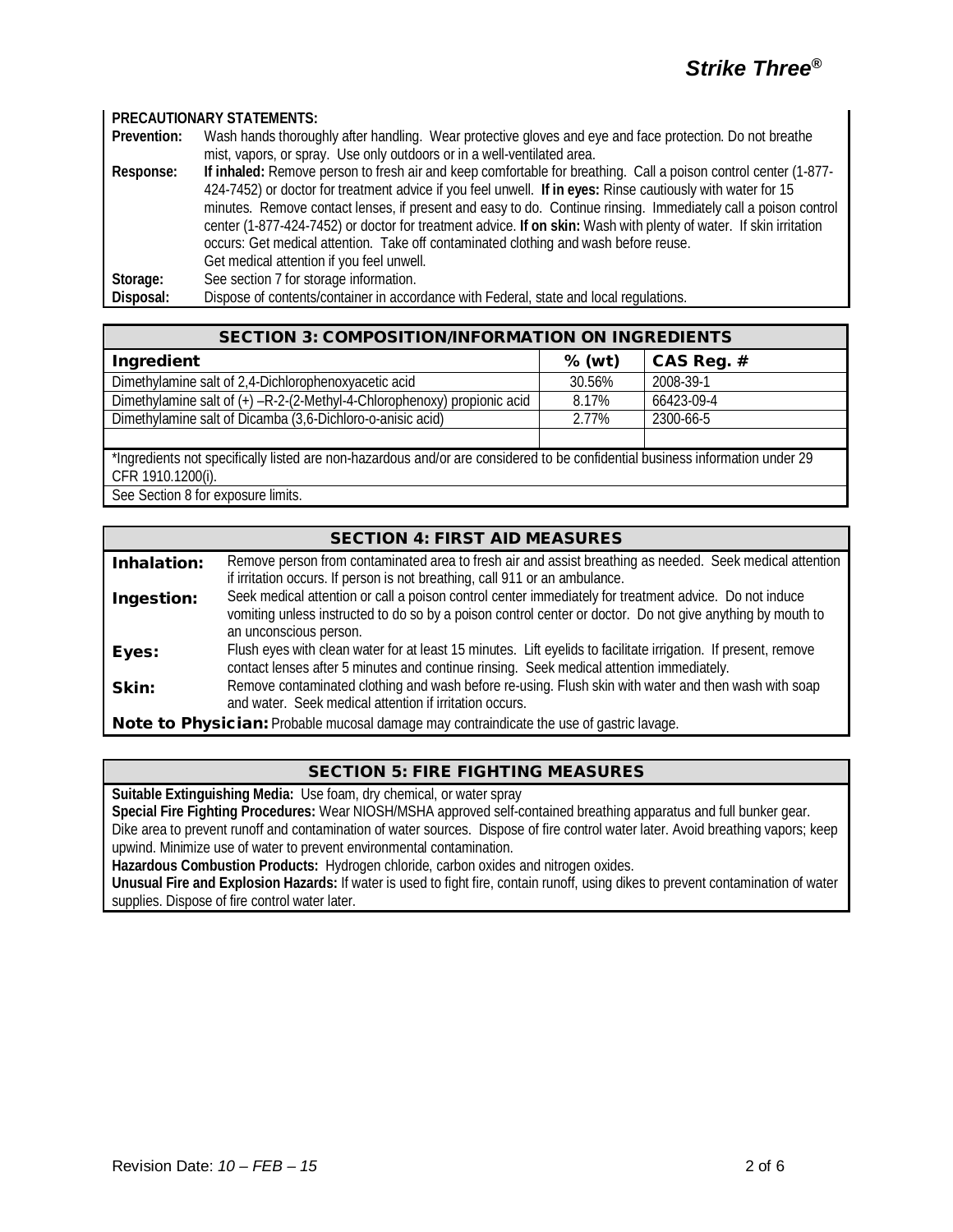#### SECTION 6: ACCIDENTAL RELEASE MEASURES

**Personal Precautions:** Refer to Section 8 for personal protective equipment to be worn during containment and clean-up of a spill involving this product.

**Environmental Precautions:** Extremely toxic to fish and water organisms. Keep spilled product from entering sewers and waterways.

**Methods for Containment:** Contain spilled product by diking area with sand or earth.

**Methods for Clean-up:** Cover spilled product with an inert absorbent material such as sand, vermiculite or other appropriate material. Vacuum, scoop or sweep up material and place in a container for disposal. Do not place spilled material back in original container.

**Other Information:** Spills of this product may require reporting under the Comprehensive Environmental Response, Compensation, and Liability Act (CERCLA) as the product contains 2,4-Dichlorophenoxyacetic acid (2,4-D) with a reportable quantity (RQ) of 100 lbs. See Section 15 for additional information.

#### SECTION 7: HANDLING AND STORAGE

**Handling:** RECOMMENDATIONS ARE FOR MANUFACTURING, COMMERCIAL BLENDING, AND PACKAGING WORKERS. PESTICIDE APPLICATORS AND WORKERS must refer to the pesticide product label and Directions for Use attached to the product for Agricultural Use Requirements in accordance with the EPA Worker Protection Standard 40 CFR part 170. Ensure adequate ventilation. Immediately clean up spills that occur during handling. Keep containers closed when not in use. Practice good hygiene after using this material, especially before eating, drinking, smoking, using the toilet, or applying cosmetics. Wash outside of gloves before removing. Remove Personal Protective Equipment (PPE) immediately after handling this product. **Storage:** Store in cool, dry areas away from children, feed and food products and sources of heat. Store in original container with lid tightly closed. If allowed to freeze, remix before using. **See pesticide product label for additional storage information. Minimum Storage Temperature:** 32°F

**Other Precautions:** Consult Federal, state and local laws and regulations pertaining to storage.

#### SECTION 8: EXPOSURE CONTROLS/PERSONAL PROTECTION

| <b>Exposure Guidelines</b>                                                                                                   |                                                                                                 |                 |                  |
|------------------------------------------------------------------------------------------------------------------------------|-------------------------------------------------------------------------------------------------|-----------------|------------------|
| Component:                                                                                                                   | OSHA PEL                                                                                        | <b>ACGIHTLV</b> | <b>NIOSH REL</b> |
| Dimethylamine salt of 2,4-Dichlorophenoxyacetic                                                                              | 10 mg/m3 (TWA)                                                                                  | 10 mg/m3 (TWA)  |                  |
| acid                                                                                                                         |                                                                                                 |                 |                  |
|                                                                                                                              |                                                                                                 |                 |                  |
| NOTE TO END USERS: PERSONAL PROTECTIVE EQUIPMENT (PPE) AND CLOTHING LISTED IN THIS SECTION IS FOR                            |                                                                                                 |                 |                  |
| MANUFACTURING, COMMERCIAL BLENDING AND PACKAGING WORKERS. APPLICATORS AND HANDLERS SHOULD                                    |                                                                                                 |                 |                  |
| REFER TO THE PESTICIDE PRODUCT LABEL FOR PROPER PERSONAL PROTECTIVE EQUIPMENT (PPE) AND                                      |                                                                                                 |                 |                  |
| CLOTHING.                                                                                                                    |                                                                                                 |                 |                  |
| Respiratory Protection: Not required when handled under normal, well-ventilated conditions. When handling in enclosed areas  |                                                                                                 |                 |                  |
| with inadequate ventilation, use a dust/mist filtering respirator approved for pesticides.                                   |                                                                                                 |                 |                  |
| <b>Engineering Controls:</b>                                                                                                 | Local Exhaust: Provide general or local exhaust ventilation systems to maintain airborne        |                 |                  |
|                                                                                                                              | concentrations below OSHA PELs or other specified exposure limits. Local exhaust ventilation is |                 |                  |
| preferred.                                                                                                                   |                                                                                                 |                 |                  |
| Protective Gloves: Wear chemical resistant gloves made of materials such as barrier laminate, butyl rubber, nitrile rubber,  |                                                                                                 |                 |                  |
| neoprene rubber, natural rubber, polyvinyl chloride (PVC) or viton.                                                          |                                                                                                 |                 |                  |
| Eye Protection: Wear chemical goggles or safety glasses and full-face shield. Contact lenses are not eye protective devices. |                                                                                                 |                 |                  |
| An emergency eyewash or water supply should be readily accessible to the work area.                                          |                                                                                                 |                 |                  |
| Other Protective Clothing or Equipment: Wear coveralls over a long sleeve shirt and long pants along with chemical resistant |                                                                                                 |                 |                  |
| footwear plus socks to prevent skin exposure.                                                                                |                                                                                                 |                 |                  |
| Work/Hygienic Practices: Never eat, drink, nor use tobacco in work areas. Practice good hygiene after using this material,   |                                                                                                 |                 |                  |
| especially before eating, drinking, smoking, using the toilet, or applying cosmetics.                                        |                                                                                                 |                 |                  |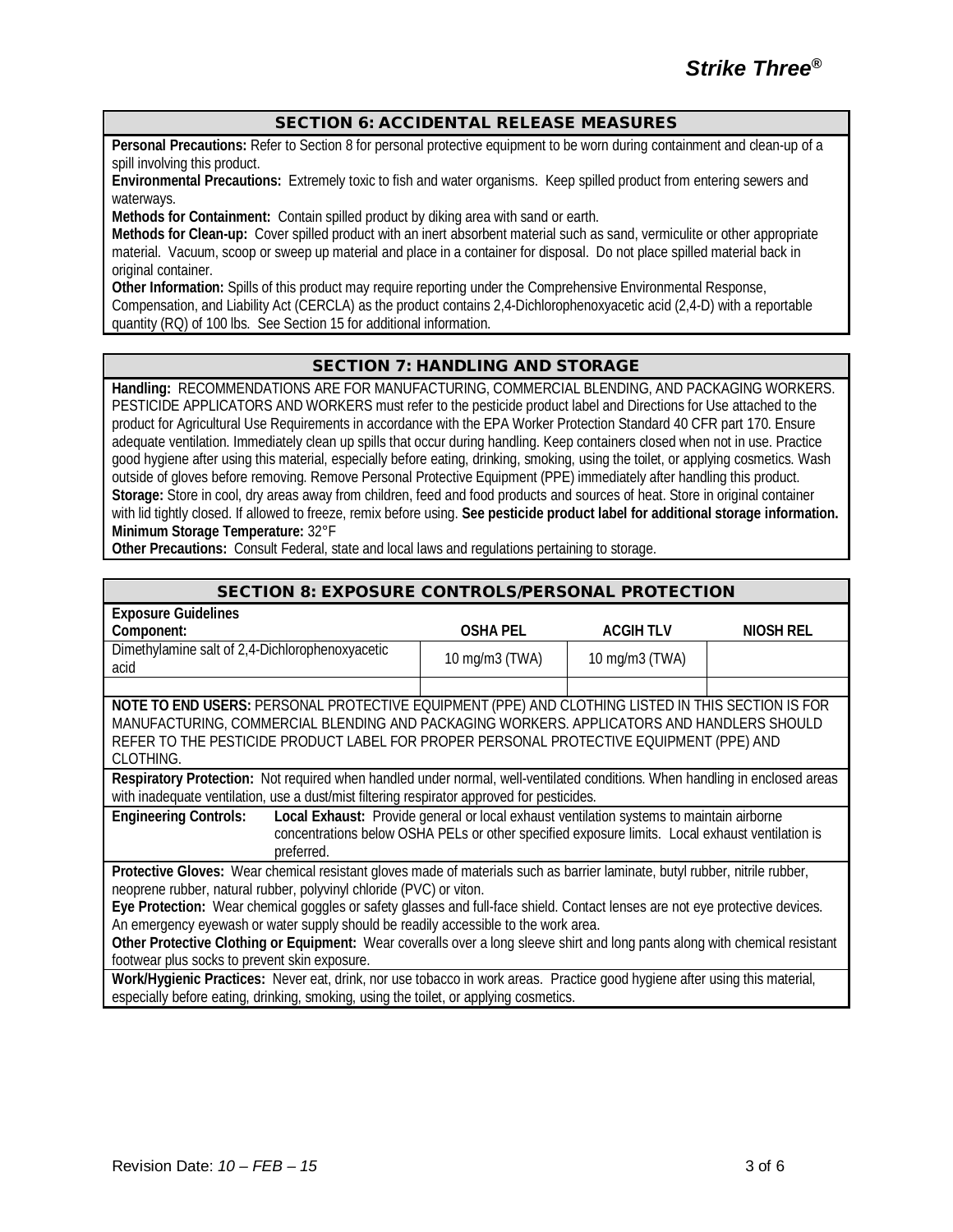# *Strike Three®*

#### SECTION 9: PHYSICAL AND CHEMICAL PROPERTIES

**Viscosity:** 7.95 cPs @ 21°C **pH:** 7.95 cPs @ 21°C **pH:** 6.0 **pH:** 6.0 **Appearance and odor:** Dark brown liquid with a mild Flash Point:

Dark brown liquid with a mild odor.

**Physical State:** Liquid Liquid **Specific Gravity (H<sub>2</sub>O=1):** 1.127 (typical)<br> **Vapor Pressure (mm Hg):** Not available **Density (Ibs/gallon):** 9.4 lbs/gallon (typical) **Vapor Pressure (mm Hg):** Not available **Density (Ibs/gallon):** 9.4 lbs/gallon (Vapor Density (Air=1): Not available **Density Melting Point/Freezing Point:** 32°F (0°C) Not available **Melting Point/Freezing Point:** 32°F (0°C)<br>Soluble **Boiling Point/Range:** Not available **Solubility in Water (wt %):** Soluble **Boiling Point/Range:** Not available viscosity: 195 cPs @ 21 °C<br>
Not available **Boiling Point/Range:** 6.0 - 8.0

**Flash Point:** Not applicable due to aqueous formulation.

#### SECTION 10: STABILITY AND REACTIVITY

**Reactivity:** None known

**Chemical Stability:** Product is stable at ambient temperature and pressure, under normal storage and handling conditions. **Possibility of Hazardous Reactions:** Will not occur.

**Conditions to Avoid:** Avoid excessive heat. Do not store near heat or flame.

**Incompatible Materials:** Strong oxidizing agents, bases and acids.

**Hazardous Decomposition Products:** Under fire conditions, product may produce hydrogen chloride as well as oxides of carbon and nitrogen.

|                                                                                                                                                                              | <b>SECTION 11: TOXICOLOGICAL INFORMATION</b>                                                                                                                                                                                                                                                                                                                                                                                                                                              |
|------------------------------------------------------------------------------------------------------------------------------------------------------------------------------|-------------------------------------------------------------------------------------------------------------------------------------------------------------------------------------------------------------------------------------------------------------------------------------------------------------------------------------------------------------------------------------------------------------------------------------------------------------------------------------------|
| <b>ACUTE TOXICITY</b><br>Eye Effects:<br><b>Skin Effects:</b><br><b>Acute Inhalation Effects:</b><br><b>Acute Oral Effects:</b><br><b>Specific Target Organ</b><br>Toxicity: | Causes irreversible eye damage. Vapors and mist can cause irritation.<br>Slight irritant (rabbit); Not a skin sensitizer; LD50 >5,000 mg/kg (rabbit)<br>$LC50 > 2.14$ mg/L (rat)<br>LD50 >1,697 mg/kg (rat)<br>Liver, kidneys                                                                                                                                                                                                                                                             |
| <b>CHRONIC TOXICITY</b><br><b>Chronic Effects:</b>                                                                                                                           | Repeated overexposure to phenoxy herbicides may cause effects to liver, kidneys, blood<br>chemistry and gross motor function. Rare cases of peripheral nerve damage have been reported,<br>but extensive animal studies have failed to substantiate these observations, even at high doses<br>for prolonged periods. Repeated exposure to dicamba may cause liver changes or a decrease in<br>body weight.                                                                                |
| Carcinogenicity:                                                                                                                                                             | The International Agency for Research on Cancer (IARC) lists exposure to chlorophenoxy<br>herbicides as a class 2B carcinogen, the category for limited evidence for carcinogenicity in<br>humans. However, more current 2,4-D lifetime feeding studies in rats and mice, as well as an<br>MCPP lifetime feeding study in rats, did not show carcinogenic potential. The U.S. EPA has<br>given 2,4-D and Dicamba a Class D classification (not classifiable as to human carcinogenicity). |
| Mutagenicity:                                                                                                                                                                | There have been some positive and some negative studies, but weight of evidence is that neither<br>2,4-D nor MCPP is mutagenic. Animal studies with dicamba have not demonstrated mutagenic<br>effects.                                                                                                                                                                                                                                                                                   |
| Teratogenicity:                                                                                                                                                              | Studies in laboratory animals with 2,4-D and MCPP have shown decreased fetal body weights<br>and delayed development in the offspring at doses toxic to mother animals. Animal tests with<br>Dicamba have not demonstrated developmental effects.                                                                                                                                                                                                                                         |
| <b>Reproductive Toxicity:</b>                                                                                                                                                | No components are anticipated to have an effect on the reproductive system.                                                                                                                                                                                                                                                                                                                                                                                                               |
| POTENTIAL HEALTH EFFECTS:                                                                                                                                                    |                                                                                                                                                                                                                                                                                                                                                                                                                                                                                           |
| Eyes: Causes irreversible eye damage.                                                                                                                                        |                                                                                                                                                                                                                                                                                                                                                                                                                                                                                           |
|                                                                                                                                                                              | Skin: Slightly toxic and slightly irritating based on toxicity studies.<br>Inhalation: Harmful if inhaled. Overexposure may cause upper respiratory tract irritation and symptoms similar to those from                                                                                                                                                                                                                                                                                   |
| ingestion.                                                                                                                                                                   |                                                                                                                                                                                                                                                                                                                                                                                                                                                                                           |
| and muscle spasms.                                                                                                                                                           | Ingestion: Harmful if swallowed. May cause nausea, vomiting, abdominal pain, decreased blood pressure, muscle weakness                                                                                                                                                                                                                                                                                                                                                                    |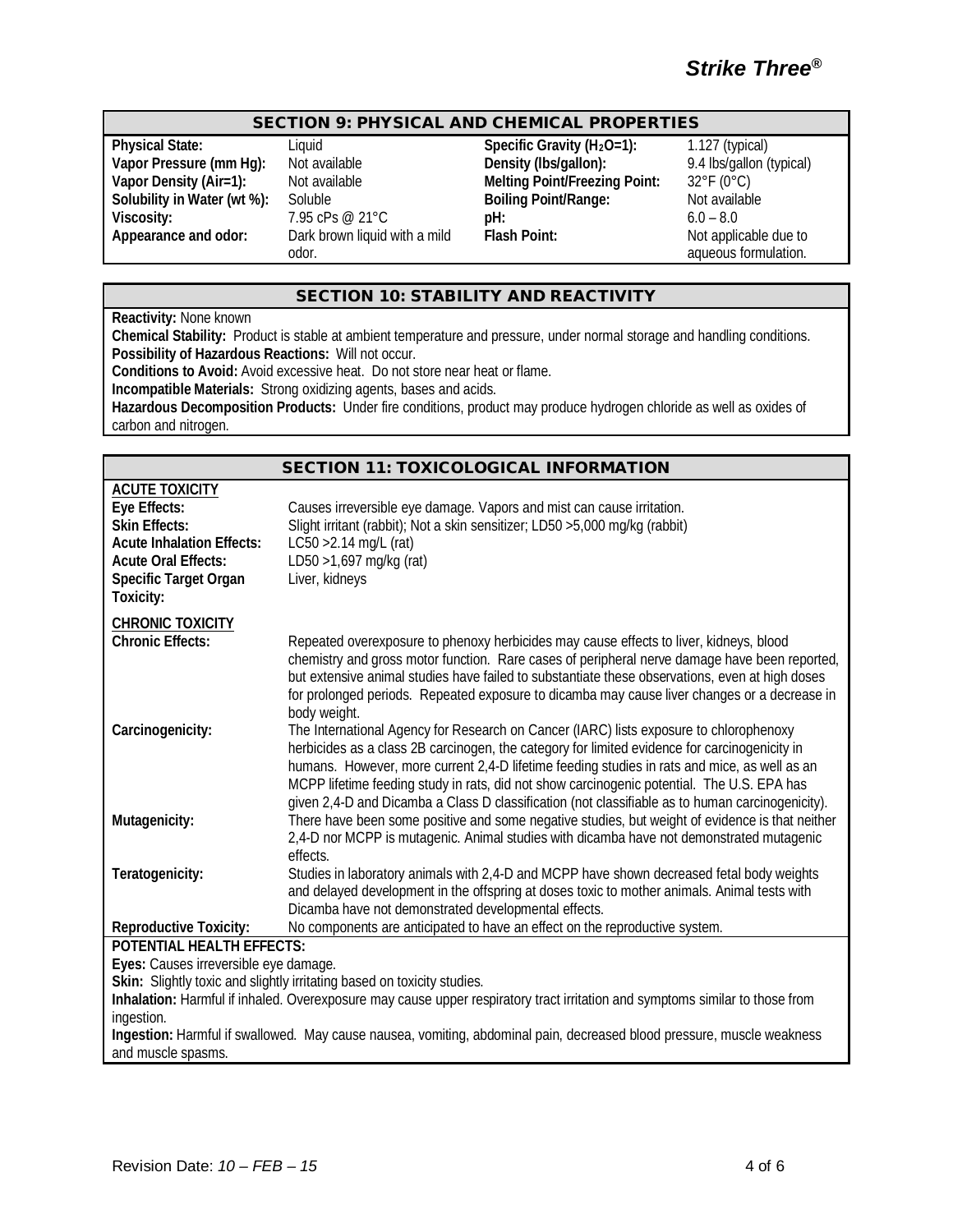| <b>SECTION 12: ECOLOGICAL INFORMATION</b>                              |                                                                                           |  |
|------------------------------------------------------------------------|-------------------------------------------------------------------------------------------|--|
| ENVIRONMENTAL SUMMARY: This product is toxic to aquatic invertebrates. |                                                                                           |  |
| ECOTOXICITY DATA:                                                      |                                                                                           |  |
| Fish Acute and Prolonged Toxicity:                                     | 2,4-D Dimethylamine Salt: 96-hr LC50 Bluegill = 524 mg/l                                  |  |
|                                                                        | 96-hr LC50 Rainbow Trout = 250 mg/l                                                       |  |
|                                                                        | Mecoprop-p: 96-hr LC50 Bluegill >100 mg/l (literature)                                    |  |
|                                                                        | Dicamba: 96-hr LC50 Bluegill = 135 mg/l                                                   |  |
|                                                                        | 96-hr LC50 Rainbow Trout: 135 mg/l                                                        |  |
| <b>Aquatic Invertebrate Acute Toxicity:</b>                            | 2,4-D Dimethylamine Salt: 48-hr EC50 Daphnia = 184 mg/l                                   |  |
|                                                                        | Mecoprop-p: 48-hr EC50 Daphnia >270 mg/l (literature)                                     |  |
|                                                                        | Dicamba: 48-hr EC50 Daphnia = 110 mg/l                                                    |  |
| <b>Aquatic Plant Toxicity:</b>                                         | Mecoprop-p: 72-hr EC50 Green Algae >270 mg/l (literature)                                 |  |
| <b>Bird Acute and Prolonged Toxicity:</b>                              | 2,4-D Dimethylamine Salt: Bobwhite Quail Oral LD50 = 500 mg/kg                            |  |
|                                                                        | Mallard Duck 8-day Dietary LC50 > 5,620 ppm                                               |  |
|                                                                        | Dicamba: Bobwhite Quail 8-day Dietary LC50 > 10,000 ppm                                   |  |
|                                                                        | Mallard Duck 8-day Dietary LC50 >10,000 ppm                                               |  |
| Honeybee Toxicity:                                                     | Not determined                                                                            |  |
| <b>ENVIRONMENTAL EFFECTS:</b>                                          |                                                                                           |  |
| <b>Soil Absorption/Mobility:</b>                                       | Dicamba poorly binds to soil particles, is potentially mobile in the soil and highly      |  |
|                                                                        | soluble in water.                                                                         |  |
| Persistence and degradability:                                         | In laboratory and field studies, 2,4-D DMA salt rapidly dissociated to parent acid in the |  |
|                                                                        | environment. The typical half-life of the resultant 2,4-D acid ranged from a few days to  |  |
|                                                                        | a few weeks. Mecoprop-p DMA rapidly dissociates to parent mecoprop-p in the               |  |
|                                                                        | environment. In soil, mecoprop-p is microbially degraded with a typical half-life of      |  |
|                                                                        | approximately 11-15 days. Aerobic soil metabolism is the main degradative process         |  |
|                                                                        | for dicamba with a typical half-life of 2 weeks. Degradation is slower when low soil      |  |
|                                                                        | moisture limits microbe populations. In water, microbial degradation is the main route    |  |
|                                                                        | of dicamba dissipation. Aquatic hydrolysis, volatilization, adsorption to sediments, and  |  |
|                                                                        | bioconcentration are not expected to be significant.                                      |  |
| <b>Bioaccumulative Potential:</b>                                      | Not determined                                                                            |  |
| Other adverse effects:                                                 | Not determined                                                                            |  |

### SECTION 13: DISPOSAL CONSIDERATIONS

**Waste:** Dispose of in accordance with applicable Federal, state and local laws and regulations. **Container:** Triple rinse and recycle the container or dispose of in accordance with Federal, state and local laws and regulations. **See pesticide product label for full instructions on disposal. RCRA Characteristics:** It is the responsibility of the individual disposing of this product to determine the RCRA classification

and hazard status of the waste.

|                                  | <b>SECTION 14: TRANSPORT INFORMATION</b>                                                                  |  |
|----------------------------------|-----------------------------------------------------------------------------------------------------------|--|
| DOT:                             | This product is not regulated by the U.S. Department of Transportation as a hazardous material for ground |  |
| (Ground)                         | shipment in quantities of 41 gallons or less. For quantities of greater than 41 gallons:                  |  |
|                                  | UN 3082, Environmentally hazardous substances, liquid, n.o.s. (2,4-D Salt), 9, III, RQ                    |  |
| IMDG:<br>(Sea)                   | Not Determined                                                                                            |  |
|                                  |                                                                                                           |  |
| IATA:<br>Not Determined<br>(Air) |                                                                                                           |  |
|                                  |                                                                                                           |  |
| TDG:                             | Not Determined                                                                                            |  |
| (Canada)                         |                                                                                                           |  |